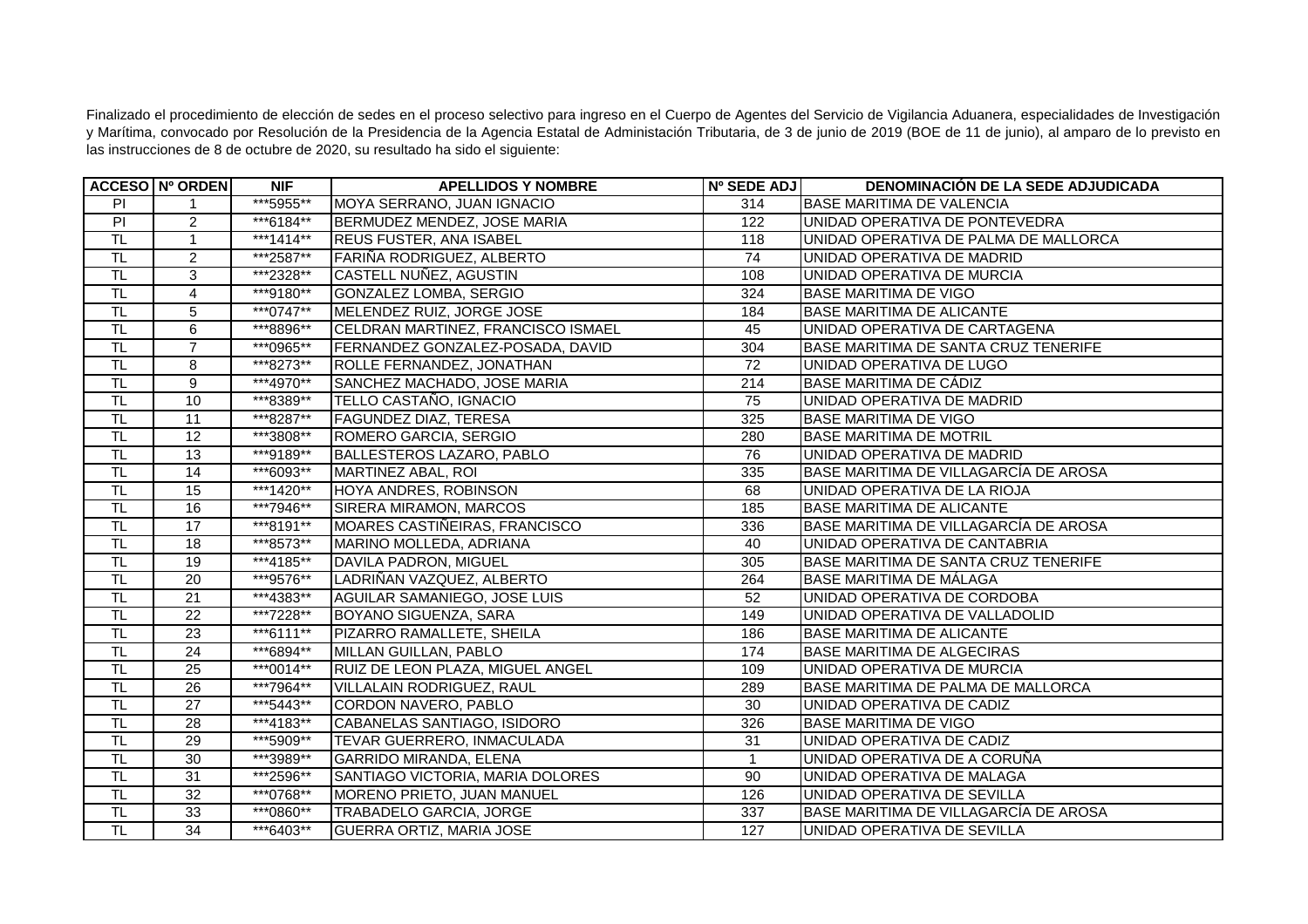| TL                        | 35              | ***6575** | CARASSET ROLDAN, CESAR                  | 91               | UNIDAD OPERATIVA DE MALAGA            |
|---------------------------|-----------------|-----------|-----------------------------------------|------------------|---------------------------------------|
| TL                        | 36              | ***4649** | LOPEZ BALADER, JUAN CARLOS              | 32               | UNIDAD OPERATIVA DE CADIZ             |
| TL                        | $\overline{37}$ | ***2799** | PIMIENTA SANCHEZ, ANA CRISTINA          | 136              | UNIDAD OPERATIVA DE TENERIFE          |
| <b>TL</b>                 | $\overline{38}$ | ***5547** | COLADO CASTRO, JOSE ANTONIO             | 128              | UNIDAD OPERATIVA DE SEVILLA           |
| TL                        | 39              | ***4824** | ROLDAN CALBO, DANIEL                    | 33               | UNIDAD OPERATIVA DE CADIZ             |
| TL                        | 40              | ***6806** | SANJUAN JIMENEZ, JOSE ANTONIO           | 215              | <b>BASE MARITIMA DE CÁDIZ</b>         |
| $\overline{\mathsf{T}}$ L | $\overline{41}$ | ***3361** | DOMINGUEZ AGIS, FERNANDO                | 327              | <b>BASE MARITIMA DE VIGO</b>          |
| TL                        | 42              | ***6762** | <b>FURELOS RIVAS, DAVID</b>             | $\overline{225}$ | <b>BASE MARITIMA DE CARTAGENA</b>     |
| TL                        | 43              | ***6061** | SIXTO VALIÑO, LORENA                    | $\overline{2}$   | UNIDAD OPERATIVA DE A CORUÑA          |
| TL                        | $\overline{44}$ | ***0833** | PAZO CARBALLO, NOEL                     | 328              | <b>BASE MARITIMA DE VIGO</b>          |
| TL                        | 45              | ***7418** | MARTINEZ ALVAREZ, DAVID                 | 3                | UNIDAD OPERATIVA DE A CORUÑA          |
| TL.                       | 46              | ***9557** | ROSA NIETO, MARIA TERESA                | 9                | UNIDAD OPERATIVA DE ALBACETE          |
| TL                        | 47              | ***5958** | <b>CARRILLO MARTI, MANUEL</b>           | $\overline{14}$  | UNIDAD OPERATIVA DE ALGECIRAS         |
| TL                        | 48              | ***1137** | <b>BUENO VELLOSO, SERGIO</b>            | 137              | UNIDAD OPERATIVA DE TENERIFE          |
| <b>TL</b>                 | 49              | ***9682** | DOMINGUEZ RAPOSO, FRANCISCO JOSE        | 216              | BASE MARITIMA DE CÁDIZ                |
| $\overline{\mathsf{TL}}$  | 50              | ***3645** | <b>GOMEZ MARIN, ANA ISABEL</b>          | 92               | UNIDAD OPERATIVA DE MALAGA            |
| TL                        | 51              | ***3685** | HOLGADO HOLGADO, DANIEL                 | 93               | UNIDAD OPERATIVA DE MALAGA            |
| $\overline{\mathsf{T}}$ L | 52              | ***1675** | <b>BOUZA CRIADO, DANIEL</b>             | $\overline{4}$   | UNIDAD OPERATIVA DE A CORUÑA          |
| $\overline{\mathsf{TL}}$  | 53              | ***9741** | ALBARRACIN GONZALEZ, SILVIA             | 315              | <b>BASE MARITIMA DE VALENCIA</b>      |
| TL                        | 54              | ***4689** | <b>FERNANDEZ ALONSO, CARLOS</b>         | 77               | UNIDAD OPERATIVA DE MADRID            |
| TL                        | 55              | ***4764** | GONZALEZ FERNANDEZ, JUAN JOSE           | 290              | BASE MARITIMA DE PALMA DE MALLORCA    |
| $\overline{\mathsf{TL}}$  | 56              | ***7230** | <b>GUTIERREZ SUAREZ, DAVID</b>          | 162              | BASE MARITIMA DE A CORUÑA             |
| TL                        | $\overline{57}$ | ***7696** | DE BUSTOS ALADRO, MARTA                 | 187              | <b>BASE MARITIMA DE ALICANTE</b>      |
| TL                        | 58              | ***2363** | PONCE BERMUDEZ, JAVIER                  | 265              | <b>BASE MARITIMA DE MÁLAGA</b>        |
| TL                        | 59              | ***2218** | BLAZQUEZ COZAR, ANTONIO JOSE            | 121              | UNIDAD OPERATIVA DE PALMA DE MALLORCA |
| TL.                       | 60              | ***1393** | FERNANDEZ BAYA, ALEJANDRO               | 275              | BASE MARITIMA DE MARÍN                |
| $\overline{\mathsf{TL}}$  | 61              | ***2799** | SOMOLINOS SIMON, DAMIAN                 | 306              | BASE MARITIMA DE SANTA CRUZ TENERIFE  |
| TL                        | 62              | ***9041** | PEREIRO VALES, MANUEL                   | 276              | <b>BASE MARITIMA DE MARIN</b>         |
| TL                        | 63              | ***6829** | HERVAS MUÑOZ, MARIA SOFIA               | 78               | UNIDAD OPERATIVA DE MADRID            |
| TL                        | 64              | ***7843** | PANIAGUA SANCHEZ-VILLARES, ISABEL MARIA | 124              | UNIDAD OPERATIVA DE SALAMANCA         |
| TL                        | 65              | ***2719** | BENSUSAN REPETO, MIGUEL ANGEL           | 34               | UNIDAD OPERATIVA DE CADIZ             |
| TL                        | 66              | ***7810** | RODRIGUEZ MENGUAL, CRISTINA             | 125              | UNIDAD OPERATIVA DE SALAMANCA         |
| $\overline{\mathsf{TL}}$  | 67              | ***9225** | FERNANDEZ CERVANTES, CARLOS MARIA       | 11               | UNIDAD OPERATIVA DE ALGECIRAS         |
| TL                        | 68              | ***1355** | MARCO RIQUELME, AURORA                  | 110              | UNIDAD OPERATIVA DE MURCIA            |
| TL                        | 69              | ***6481** | GALLARDO ALVAREZ, BORJA                 | 79               | UNIDAD OPERATIVA DE MADRID            |
| $\overline{\sf TL}$       | $\overline{70}$ | ***0672** | <b>BAREA SANCHEZ, CELIA</b>             | 142              | UNIDAD OPERATIVA DE VALENCIA          |
| TL                        | $\overline{71}$ | ***7219** | ROMERO SUAREZ, DANIEL                   | 217              | <b>BASE MARITIMA DE CÁDIZ</b>         |
| TL.                       | $\overline{72}$ | ***5839** | MARTIN IZQUIERDO, MARIA                 | 80               | UNIDAD OPERATIVA DE MADRID            |
| TL                        | 73              | ***0703** | <b>RUIZ BAGUENAS, JOSE VICTOR</b>       | 111              | UNIDAD OPERATIVA DE MURCIA            |
| TL                        | $\overline{74}$ | ***8580** | PEREZ QUINTANA, MIGUEL                  | 260              | <b>BASE MARITIMA DE LAS PALMAS</b>    |
| $\overline{\mathsf{T}}$ L | 75              | ***6344** | <b>GARCIA MEDINA, ZACARIAS</b>          | 218              | <b>BASE MARITIMA DE CÁDIZ</b>         |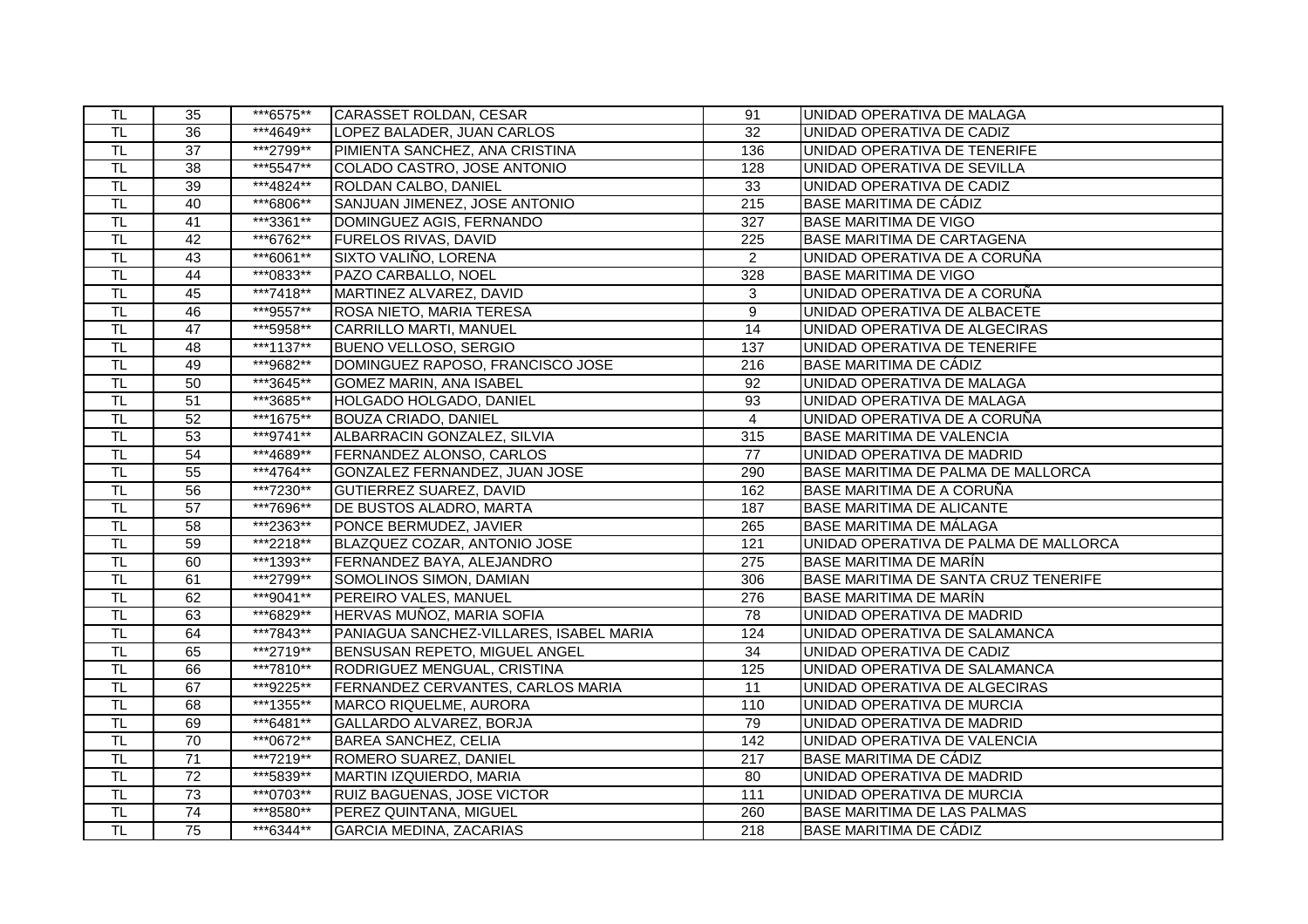| TL.                       | 76               | ***7719** | JURADO FRESNADILLO, SARA          | 219              | BASE MARITIMA DE CÁDIZ                        |
|---------------------------|------------------|-----------|-----------------------------------|------------------|-----------------------------------------------|
| TL                        | $\overline{77}$  | ***7427** | <b>ARANDA VELA, JOSE MANUEL</b>   | 220              | <b>BASE MARITIMA DE CÁDIZ</b>                 |
| $\overline{\mathsf{T}}$ L | 78               | ***3875** | <b>RIVAS RODRIGUEZ, SALOME</b>    | 138              | UNIDAD OPERATIVA DE TENERIFE                  |
| $\overline{\mathsf{TL}}$  | 79               | ***7195** | <b>VILLAR ANGUITA, NEREA</b>      | 59               | UNIDAD OPERATIVA DE GRANADA                   |
| TL                        | 80               | ***6159** | HIGUERO GONZALEZ, JUAN RAMON      | 221              | <b>BASE MARITIMA DE CÁDIZ</b>                 |
| TL                        | 81               | ***2901** | PAYAN MENENDEZ, ADOLFO            | 226              | <b>BASE MARITIMA DE CARTAGENA</b>             |
| $\overline{\sf TL}$       | $\overline{82}$  | ***7378** | LOPEZ FERNANDEZ, ANTONIO          | 329              | <b>BASE MARITIMA DE VIGO</b>                  |
| $\overline{\mathsf{TL}}$  | 83               | ***8678** | HERVADA VIDAL, ADRIAN             | 150              | UNIDAD OPERATIVA DE VALLADOLID                |
| TL                        | 84               | ***7379** | <b>GONZALEZ FERNANDEZ, DANIEL</b> | 155              | UNIDAD OPERATIVA DE VIGO                      |
| TL                        | 85               | ***2490** | RODRIGUEZ SANTOS, ABEL            | 81               | UNIDAD OPERATIVA DE MADRID                    |
| $\overline{\sf TL}$       | 86               | ***5366** | SAENZ DELGADO, ANGEL              | 172              | BASE MARITIMA DE ALGECIRAS                    |
| $\overline{\mathsf{T}}$ L | $\overline{87}$  | ***9547** | QUELLE SOTO, RICARDO              | 163              | BASE MARITIMA DE A CORUÑA                     |
| $\overline{\sf TL}$       | 88               | ***2699** | RAMOS IGLESIAS, SANTIAGO          | 277              | <b>BASE MARITIMA DE MARÍN</b>                 |
| TL                        | 89               | ***8721** | CASTAÑO CATOIRA, XESUS ANTON      | 278              | <b>BASE MARITIMA DE MARÍN</b>                 |
| <b>TL</b>                 | $\overline{90}$  | ***3556** | <b>GARCIA FUENTES, ANA</b>        | 222              | <b>BASE MARITIMA DE CÁDIZ</b>                 |
| $\overline{\mathsf{TL}}$  | 91               | ***5420** | PINTO MARTINEZ DEL HOYO, CARLOS   | $\overline{244}$ | <b>BASE MARITIMA DE HUELVA</b>                |
| TL                        | 92               | ***3109** | <b>DIEZ TREJO, MONICA</b>         | 82               | UNIDAD OPERATIVA DE MADRID                    |
| <b>TL</b>                 | 93               | ***1268** | MANRIQUE POLANCO, HECTOR          | 309              | <b>BASE MARITIMA DE SANTANDER</b>             |
| $\overline{\mathsf{TL}}$  | 94               | ***7539** | VELASCO ALONSO, VANESSA           | $\overline{223}$ | <b>BASE MARITIMA DE CÁDIZ</b>                 |
| TL                        | 95               | ***3979** | <b>GONZALEZ GARCIA, MOISES</b>    | 307              | BASE MARITIMA DE SANTA CRUZ TENERIFE          |
| $\overline{\sf TL}$       | 96               | ***7194** | ANGULO RESUELO, ESTEFANIA         | 35               | UNIDAD OPERATIVA DE CADIZ                     |
| $\overline{\sf TL}$       | $\overline{97}$  | ***4414** | GONZALEZ GOMEZ, FIDEL             | $\overline{36}$  | UNIDAD OPERATIVA DE CADIZ                     |
| T <sub>L</sub>            | $\overline{98}$  | ***7962** | <b>TEY RUEDA, LAURA</b>           | $\overline{37}$  | UNIDAD OPERATIVA DE CADIZ                     |
| $\overline{\sf TL}$       | 99               | ***5084** | <b>FUENTES PAGAN, ANTONIO</b>     | 46               | UNIDAD OPERATIVA DE CARTAGENA                 |
| TL                        | 100              | ***3012** | <b>GARCIA HORRO, BORJA</b>        | 330              | <b>BASE MARITIMA DE VIGO</b>                  |
| $\overline{\mathsf{T}}$ L | 101              | ***3047** | JIMENEZ VALLEJO, MIGUEL ANGEL     | 60               | UNIDAD OPERATIVA DE GRANADA                   |
| $\overline{\mathsf{TL}}$  | 102              | ***8894** | ABAL EIRAS, AARON EMILIO          | 259              | <b>BASE MARITIMA DE LAS PALMAS</b>            |
| TL                        | 103              | ***7510** | RIOS SANTIAGO, OSCAR              | 205              | <b>BASE MARITIMA DE BARCELONA</b>             |
| TL                        | 104              | ***9586** | SANCHEZ MELLADO, IGNACIO          | 21               | UNIDAD OPERATIVA DE ALICANTE                  |
| $\overline{\mathsf{TL}}$  | 105              | ***4766** | MENDEZ GARRIDO, VICTOR MANUEL     | 61               | UNIDAD OPERATIVA DE GRANADA                   |
| $\overline{\mathsf{TL}}$  | 106              | ***9820** | GONZALEZ ROMERAL, GUSTAVO         | 206              | <b>BASE MARITIMA DE BARCELONA</b>             |
| $\overline{\mathsf{TL}}$  | 107              | ***9716** | VAL ALONSO, JOSE RAMON            | 299              | <b>BASE MARITIMA DE RIBADEO</b>               |
| $\overline{\mathsf{TL}}$  | 108              | ***6124** | MARTIN RIOS, JOSE IGNACIO         | 67               | UNIDAD OPERATIVA DE LA LINEA DE LA CONCEPCION |
| $\overline{\mathsf{T}}$ L | 109              | ***8480** | SANCHEZ MUIÑO, EFREN              | 170              | BASE MARITIMA DE A CORUÑA                     |
| $\overline{\mathsf{TL}}$  | 110              | ***7224** | DE COMINGES CACERES, YAGO         | 331              | <b>BASE MARITIMA DE VIGO</b>                  |
| $\overline{\sf TL}$       | 111              | ***4554** | GARCIA MUÑOZ, JOSE ENRIQUE        | 94               | UNIDAD OPERATIVA DE MALAGA                    |
| <b>TL</b>                 | 112              | ***0669** | RODRIGUEZ ALHAMAR, MANUEL         | 332              | <b>BASE MARITIMA DE VIGO</b>                  |
| $\overline{\mathsf{TL}}$  | $\overline{113}$ | ***0967** | ALVAREZ PADRON, JEREMY            | 308              | BASE MARITIMA DE SANTA CRUZ TENERIFE          |
| TL                        | 114              | ***7809** | LOPEZ APARICIO, VICTOR ENRIQUE    | 224              | BASE MARITIMA DE CADIZ                        |
| $\overline{\sf TL}$       | 115              | ***0945** | <b>FLORINDO GUILLEN, CRISTINA</b> | 129              | UNIDAD OPERATIVA DE SEVILLA                   |
| $\overline{\sf TL}$       | 116              | ***5594** | CANOVAS ROCAMORA, JOSE FRANCISCO  | 227              | <b>BASE MARITIMA DE CARTAGENA</b>             |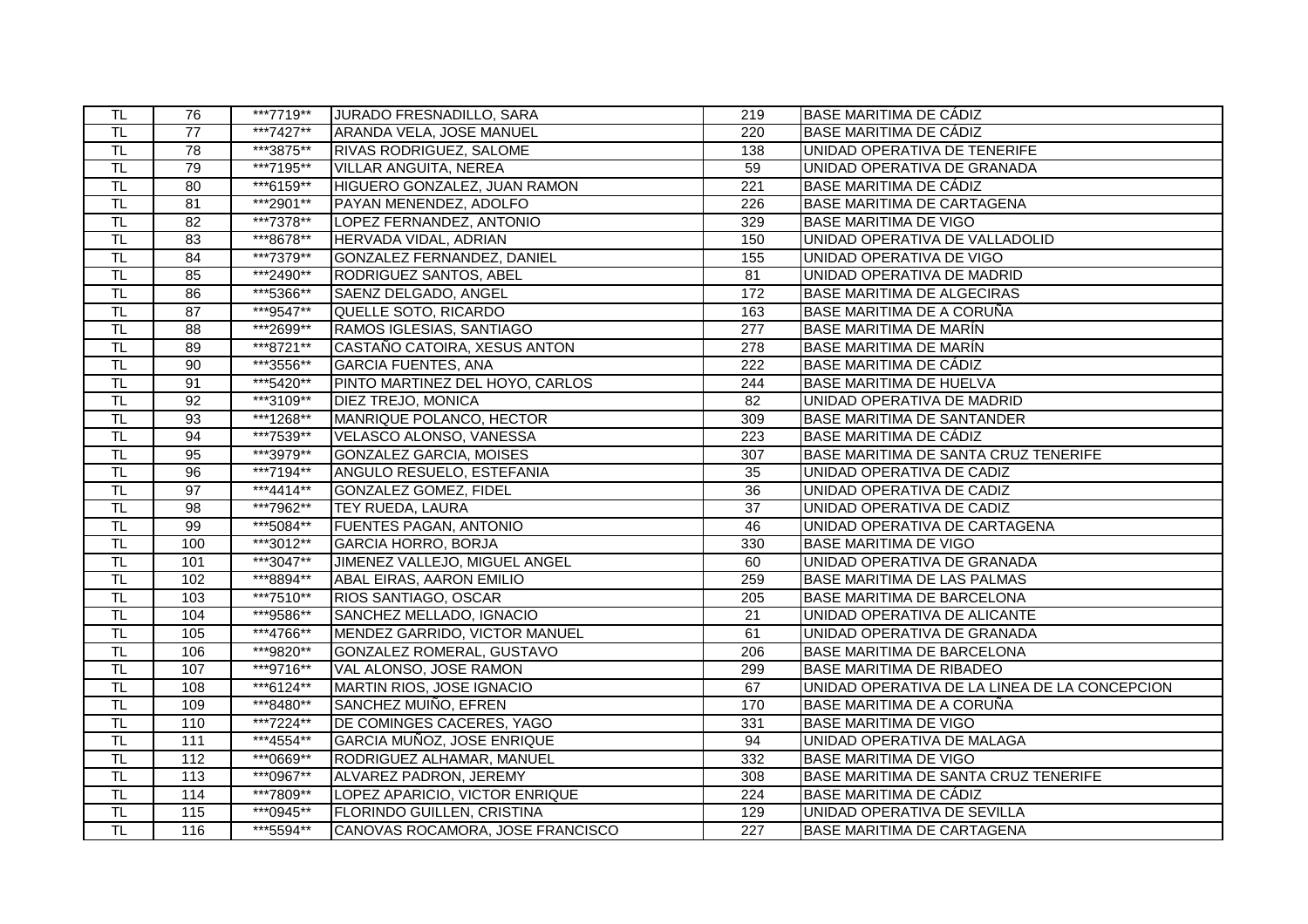| TL.                       | 117              | ***5651** | CASTILLA CHEZA, JOSE MANUEL         | 38                | UNIDAD OPERATIVA DE CADIZ          |
|---------------------------|------------------|-----------|-------------------------------------|-------------------|------------------------------------|
| TL                        | 118              | ***3956** | HERNANDEZ PEREZ, JOSE DAVID         | 279               | <b>BASE MARITIMA DE MOTRIL</b>     |
| TL                        | 119              | ***7744** | DIAZ FERNANDEZ, LUIS MANUEL         | 272               | <b>BASE MARITIMA DE MÁLAGA</b>     |
| TL.                       | 120              | ***9407** | DE VICENTE BOCANEGRA, FERNANDO JOSE | 173               | <b>BASE MARITIMA DE ALGECIRAS</b>  |
| $\overline{\sf TL}$       | 121              | ***0793** | CUIÑAS INSUA, AMADEO                | 333               | <b>BASE MARITIMA DE VIGO</b>       |
| TL                        | 122              | ***8365** | TOJEIRO GARCIA, JUAN DANIEL         | 164               | BASE MARITIMA DE A CORUÑA          |
| $\overline{\mathsf{TL}}$  | 123              | ***3761** | FERNANDEZ ZURITA, MANUEL            | 62                | UNIDAD OPERATIVA DE GRANADA        |
| $\overline{\mathsf{TL}}$  | 124              | ***8834** | POBLET VEGA, JAVIER                 | 239               | BASE MARITIMA DE GIJÓN             |
| TL                        | 125              | ***7231** | FERNANDEZ MORENO, MARIA             | 39                | UNIDAD OPERATIVA DE CADIZ          |
| TL                        | 126              | ***8351** | <b>OSORIO PEREZ, SERGI</b>          | 27                | UNIDAD OPERATIVA DE BARCELONA      |
| $\overline{\mathsf{TL}}$  | 127              | ***5669** | <b>GUTIERREZ MORENO, JAVIER</b>     | $\frac{175}{2}$   | <b>BASE MARITIMA DE ALGECIRAS</b>  |
| TL                        | 128              | ***8660** | LORENZO BUA, DIEGO                  | 334               | <b>BASE MARITIMA DE VIGO</b>       |
| TL                        | 129              | ***9436** | CORDERO MARROQUIN, DAVID            | 176               | <b>BASE MARITIMA DE ALGECIRAS</b>  |
| TL                        | 130              | ***4724** | DE LA FLOR FRANCO, MARIA JOSE       | 177               | <b>BASE MARITIMA DE ALGECIRAS</b>  |
| TL                        | $\overline{131}$ | ***4417** | CARABIAS LOPEZ, ALICIA              | 130               | UNIDAD OPERATIVA DE SEVILLA        |
| $\overline{\mathsf{TL}}$  | 132              | ***2744** | PADILLA FORNELL, JAVIER             | 139               | UNIDAD OPERATIVA DE TENERIFE       |
| TL                        | 133              | ***1333** | <b>VARELA POSE, MARIA ESTHER</b>    | 165               | BASE MARITIMA DE A CORUÑA          |
| $\overline{\mathsf{T}}$ L | $\frac{1}{134}$  | ***4070** | MARTINEZ FERNANDEZ, PABLO           | 240               | BASE MARITIMA DE GIJÓN             |
| TL                        | 135              | ***1292** | DOCAMPO DORADO, LIA                 | 156               | UNIDAD OPERATIVA DE VIGO           |
| TL                        | 136              | ***6332** | BENEITEZ LONGUEIRA, JORGE JUAN      | 28                | UNIDAD OPERATIVA DE BARCELONA      |
| TL                        | 137              | ***3379** | RIVERA VEGA, ALVARO DARIO           | 83                | UNIDAD OPERATIVA DE MADRID         |
| $\overline{\mathsf{TL}}$  | 138              | ***1849** | ANDREU SEGRERA, ANTONIO JOSE        | 316               | BASE MARITIMA DE VALENCIA          |
| $\overline{\mathsf{T}}$ L | 139              | ***9885** | SANCHEZ GRELA, ROBERTO              | 5                 | UNIDAD OPERATIVA DE A CORUÑA       |
| TL                        | 140              | ***1692** | IBAÑEZ CAMACHO, ENRIQUE             | 112               | UNIDAD OPERATIVA DE MURCIA         |
| $\overline{\sf TL}$       | 141              | ***8862** | ALVAREZ GALINDO, OSCAR MANUEL       | 310               | <b>BASE MARITIMA DE SANTANDER</b>  |
| TL.                       | 142              | ***9984** | <b>FERNANDEZ LOPEZ, JOSE LUIS</b>   | 104               | UNIDAD OPERATIVA DE MOTRIL         |
| $\overline{\mathsf{TL}}$  | 143              | ***0957** | MARRERO PADILLA, ISRAEL             | 261               | BASE MARITIMA DE LAS PALMAS        |
| TL                        | 144              | ***1271** | CORDERO RUIZ, FRANCISCO JOSE        | 245               | BASE MARITIMA DE HUELVA            |
| TL                        | 145              | ***5040** | <b>SALAS PABLOS, DIEGO</b>          | 56                | UNIDAD OPERATIVA DE GIJON          |
| $\overline{\mathsf{T}}$ L | 146              | ***1958** | BEIRO GONZALEZ, PABLO               | 166               | BASE MARITIMA DE A CORUÑA          |
| $\overline{\mathsf{TL}}$  | 147              | ***9757** | DOMINGUEZ ALFONSO, SERGIO           | 262               | <b>BASE MARITIMA DE LAS PALMAS</b> |
| TL                        | 148              | ***2038** | <b>GUTIERREZ SANCHEZ, CRISTINA</b>  | 12                | UNIDAD OPERATIVA DE ALGECIRAS      |
| TL                        | 149              | ***6395** | MUÑOZ CARCAÑO, ADRIAN ABEL          | $\overline{13}$   | UNIDAD OPERATIVA DE ALGECIRAS      |
| TL                        | 150              | ***7435** | GALVEZ BEDMAR, ALVARO               | $\frac{105}{105}$ | UNIDAD OPERATIVA DE MOTRIL         |
| $\overline{\mathsf{TL}}$  | 151              | ***6460** | PUIG TOMEY, JAIME                   | 29                | UNIDAD OPERATIVA DE BARCELONA      |
| TL                        | 152              | ***1174** | AREA GONZALEZ, FATIMA               | 167               | BASE MARITIMA DE A CORUÑA          |
| TL                        | 153              | ***9360** | RANEA LOPEZ, FRANCISCO JAVIER       | 266               | BASE MARITIMA DE MÁLAGA            |
| $\overline{\mathsf{TL}}$  | 154              | ***7357** | RODRIGUEZ NOGUERA, MARIA DOLORES    | 178               | <b>BASE MARITIMA DE ALGECIRAS</b>  |
| TL                        | 155              | ***4521** | <b>GARCIA ROBLES, JESUS</b>         | 281               | <b>BASE MARITIMA DE MOTRIL</b>     |
| $\overline{\mathsf{L}}$   | 156              | ***8108** | RODRIGUEZ HERRERA, AGUEDA           | 95                | UNIDAD OPERATIVA DE MALAGA         |
| $\overline{\mathsf{T}}$ L | 157              | ***4161** | VIERA DOCSION, JONAY DANIEL         | 69                | UNIDAD OPERATIVA DE LAS PALMAS     |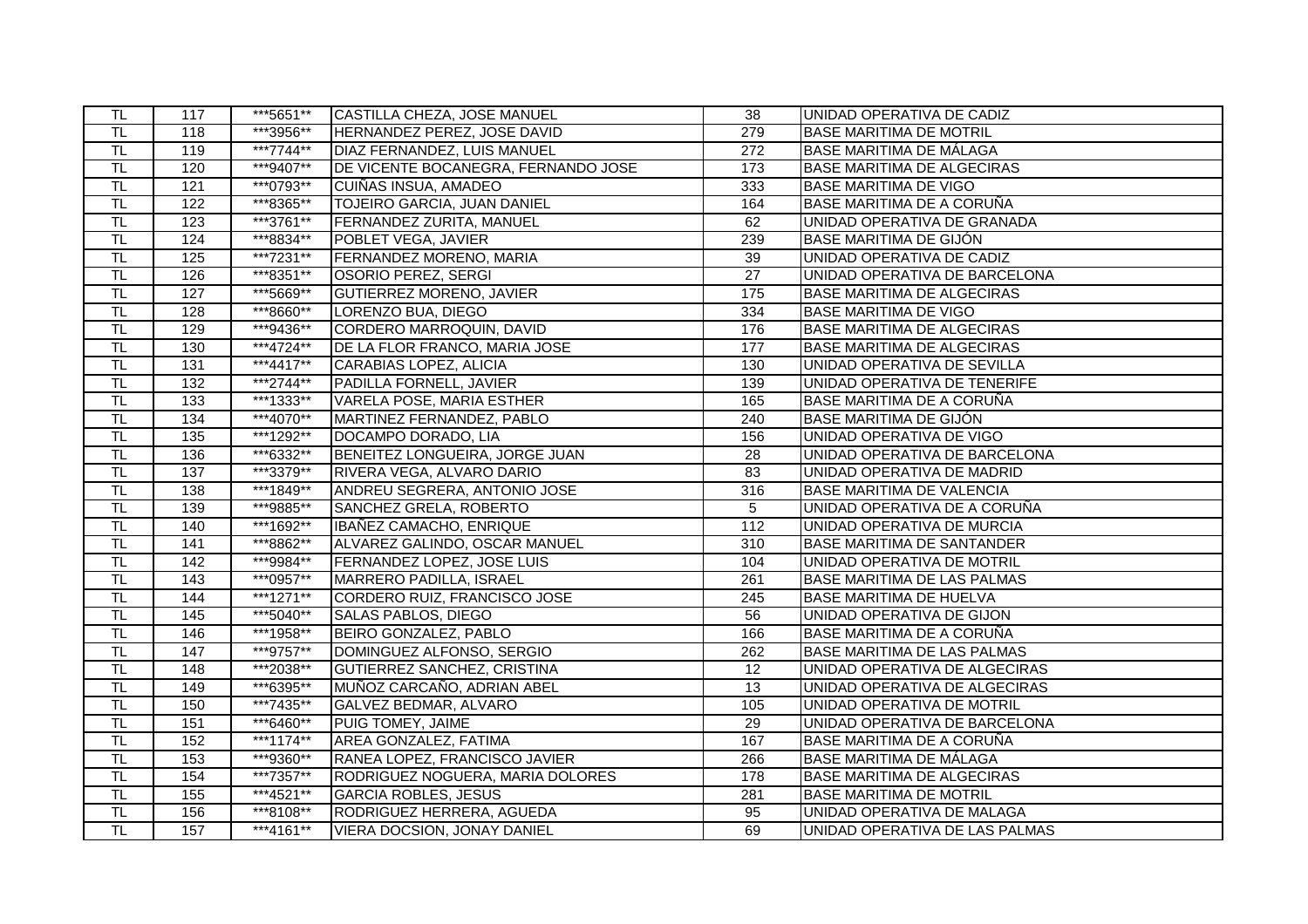| TL                        | 158 | ***8197** | LOPEZ GONZALEZ, EDUARDO JOSE           | 10               | UNIDAD OPERATIVA DE ALBACETE             |
|---------------------------|-----|-----------|----------------------------------------|------------------|------------------------------------------|
| TL                        | 159 | ***9517** | DE LA CUESTA CAMPELO, MARIA INMACULADA | 65               | UNIDAD OPERATIVA DE JEREZ DE LA FRONTERA |
| TL                        | 160 | ***8624** | MAGARIÑOS MIGUEZ, SANTIAGO             | 168              | BASE MARITIMA DE A CORUÑA                |
| <b>TL</b>                 | 161 | ***6476** | MARTIN CARVAJAL, JUAN FRANCISCO        | 96               | UNIDAD OPERATIVA DE MALAGA               |
| TL                        | 162 | ***5879** | MONTERO LENCE, JUAN MIGUEL             | 169              | BASE MARITIMA DE A CORUÑA                |
| TL                        | 163 | ***4805** | CASTAÑEDA RUIZ, SARA                   | 66               | UNIDAD OPERATIVA DE JEREZ DE LA FRONTERA |
| $\overline{\mathsf{T}}$ L | 164 | ***8814** | GARCIA CALVENTE, ESTEFANIA             | 97               | UNIDAD OPERATIVA DE MALAGA               |
| $\overline{\mathsf{TL}}$  | 165 | ***9163** | LOPEZ CARRO, JOSE ANTONIO              | $\overline{171}$ | BASE MARITIMA DE A CORUÑA                |
| TL.                       | 166 | ***0445** | RODRIGUEZ HERRERO, SARA CINTA          | 246              | <b>BASE MARITIMA DE HUELVA</b>           |
| $\overline{\mathsf{L}}$   | 167 | ***3979** | <b>ESTEBANEZ GARRIDO, PABLO</b>        | 41               | UNIDAD OPERATIVA DE CANTABRIA            |
| $\overline{\mathsf{T}}$ L | 168 | ***5680** | PIÑEIRO PEREZ, OLAYA                   | 157              | UNIDAD OPERATIVA DE VIGO                 |
| TL                        | 169 | ***1343** | CACERES MARTIN, JESUS ISRAEL           | $\overline{58}$  | UNIDAD OPERATIVA DE GIPUZCOA             |
| $\overline{\sf TL}$       | 170 | ***4981** | CALLEJON MARTINEZ, PEDRO               | 188              | <b>BASE MARITIMA DE ALICANTE</b>         |
| TL                        | 171 | ***2169** | BRABEZO FERNANDEZ, ALVARO              | 24               | UNIDAD OPERATIVA DE ALMERIA              |
| <b>TL</b>                 | 172 | ***1369** | ASTRAY PEDREIRA, JOSE ROBERTO          | 283              | <b>BASE MARITIMA DE MUROS</b>            |
| $\overline{\mathsf{T}}$ L | 173 | ***4103** | LOPEZ MARTIN, CARLOS                   | 291              | BASE MARITIMA DE PALMA DE MALLORCA       |
| TL                        | 174 | ***3067** | PICO ADROVER, JOSE MIGUEL              | 189              | <b>BASE MARITIMA DE ALICANTE</b>         |
| $\overline{\mathsf{T}}$ L | 175 | ***3096** | ROJAS LOPEZ, FRANCISCO JOSE            | 247              | <b>BASE MARITIMA DE HUELVA</b>           |
| $\overline{\mathsf{T}}$   | 176 | ***1363** | PEREZ SANCHEZ, GABRIEL FRANCISCO       | 98               | UNIDAD OPERATIVA DE MALAGA               |
| TL                        | 177 | ***5185** | DELGADO DELGADO, ISAAC                 | 207              | BASE MARITIMA DE BARCELONA               |
| TL                        | 178 | ***6621** | <b>HIDALGO MONTALBAN, GERMAN</b>       | 106              | UNIDAD OPERATIVA DE MOTRIL               |
| $\overline{\mathsf{T}}$ L | 179 | ***6869** | CALDERON RODRIGUEZ, CARLOS             | 15               | UNIDAD OPERATIVA DE ALGECIRAS            |
| TL                        | 180 | ***1748** | DE DIOS ROY, RODOLFO                   | 99               | UNIDAD OPERATIVA DE MALAGA               |
| $\overline{\sf TL}$       | 181 | ***3333** | ALONSO GALLARDO, PABLO                 | 70               | UNIDAD OPERATIVA DE LAS PALMAS           |
| TL                        | 182 | ***6988** | <b>ORTEGA GUERRERO, EZEQUIEL</b>       | 282              | <b>BASE MARITIMA DE MOTRIL</b>           |
| TL.                       | 183 | ***9443** | <b>GARCIA ANTON, ALVARO</b>            | 84               | UNIDAD OPERATIVA DE MADRID               |
| $\overline{\mathsf{TL}}$  | 184 | ***1359** | <b>GOMEZ MAROTO, MARIA INES</b>        | 85               | UNIDAD OPERATIVA DE MADRID               |
| TL                        | 185 | ***4653** | POSADA COTO, ANTONIO                   | 300              | <b>BASE MARITIMA DE RIBADEO</b>          |
| TL                        | 186 | ***2572** | DOMINGUEZ AMILLANO, PATRICIA           | 119              | UNIDAD OPERATIVA DE PALMA DE MALLORCA    |
| $\overline{\mathsf{T}}$ L | 187 | ***5874** | GARCIA DE LA PEÑA, ALFONSO             | 195              | BASE MARITIMA DE ALMERÍA                 |
| TL                        | 188 | ***1325** | PAZOS DIAZ, SHEILA                     | $\overline{241}$ | BASE MARITIMA DE GIJÓN                   |
| TL                        | 189 | ***7871** | <b>JURADO ROMEO, CESAR</b>             | 160              | UNIDAD OPERATIVA DE ZARAGOZA             |
| $\overline{\mathsf{TL}}$  | 190 | ***1163** | VERAO ORTIZ, IGOR                      | 269              | <b>BASE MARITIMA DE MÁLAGA</b>           |
| $\overline{\mathsf{T}}$ L | 191 | ***1631** | GONZALEZ GOMEZ, PABLO                  | $\overline{263}$ | <b>BASE MARITIMA DE LAS PALMAS</b>       |
| $\overline{\mathsf{TL}}$  | 192 | ***6926** | ALONSO DOMINGUEZ, ADELA MARIA          | $\overline{208}$ | <b>BASE MARITIMA DE BARCELONA</b>        |
| TL                        | 193 | ***5346** | PEREZ MERA, MARIA JESUS                | 16               | UNIDAD OPERATIVA DE ALGECIRAS            |
| $\overline{\mathsf{TL}}$  | 194 | ***7528** | GOMEZ RUIZ, ESPERANZA MARIA            | 179              | <b>BASE MARITIMA DE ALGECIRAS</b>        |
| <b>TL</b>                 | 195 | ***2847** | RODRIGUEZ DE LA CUETARA, FRANCISCO     | 301              | <b>BASE MARITIMA DE RIBADEO</b>          |
| TL                        | 196 | ***5574** | DURAN DIAZ-TEJEIRO, IÑIGO              | 86               | UNIDAD OPERATIVA DE MADRID               |
| TL                        | 197 | ***9284** | TERRON MOSCOSO, GERMAN                 | 100              | UNIDAD OPERATIVA DE MALAGA               |
| $\overline{\mathsf{T}}$ L | 198 | ***4224** | HEREDERO BERMEJO, ADRIAN               | 63               | UNIDAD OPERATIVA DE GUADALAJARA          |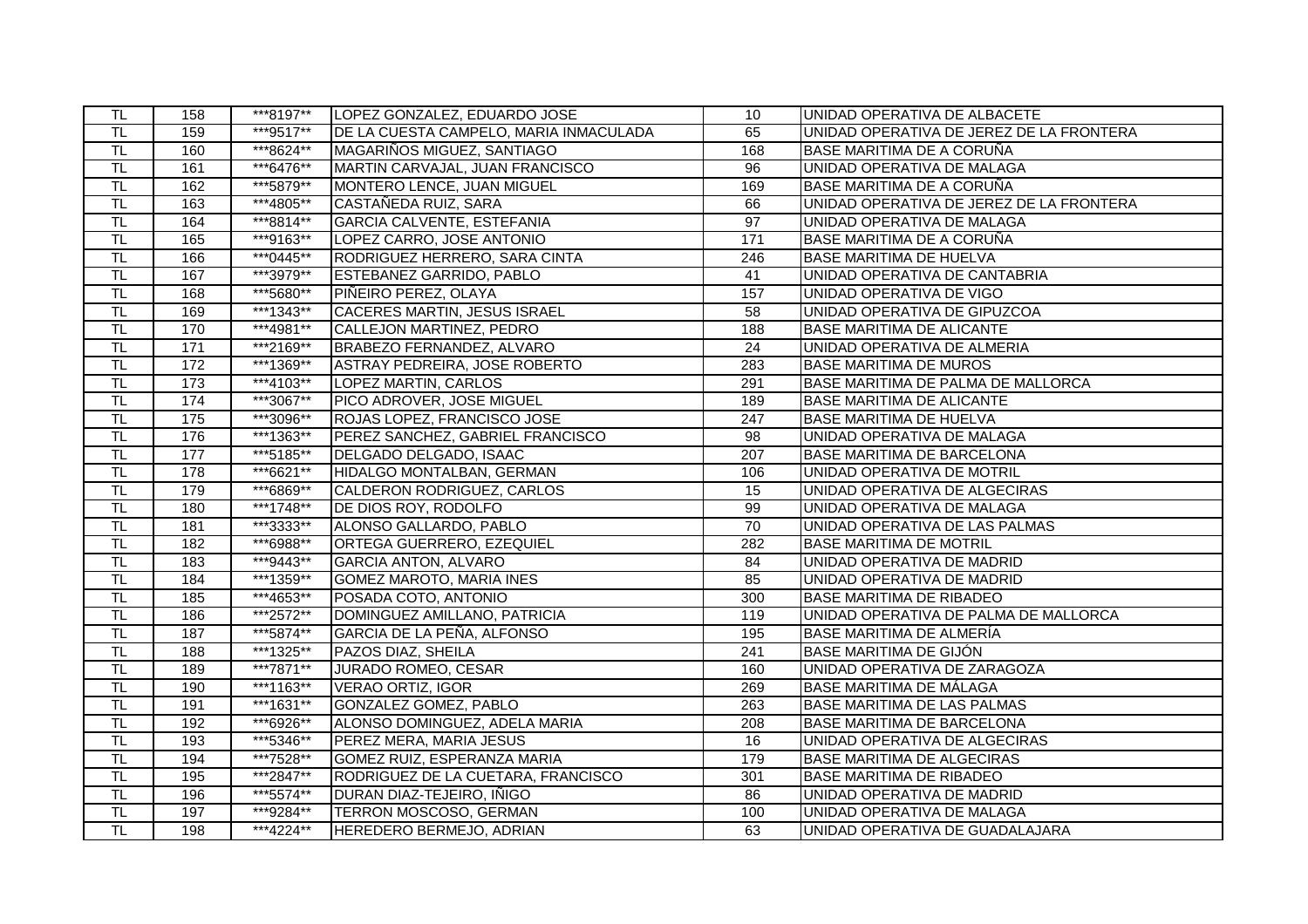| TL.                       | 199              | ***2272** | ALVAREZ MANZANO, ELENA             | 87               | UNIDAD OPERATIVA DE MADRID         |
|---------------------------|------------------|-----------|------------------------------------|------------------|------------------------------------|
| $\overline{\sf TL}$       | 200              | ***7619** | <b>TOCINO IGLESIAS, MARIANA</b>    | 131              | UNIDAD OPERATIVA DE SEVILLA        |
| $\overline{\mathsf{T}}$ L | $\overline{201}$ | ***9942** | QUIROS MENDEZ, FRANCISCO JOSE      | 196              | BASE MARITIMA DE ALMERÍA           |
| <b>TL</b>                 | 202              | ***8960** | ALMARZA DIAZ, IVAN                 | 88               | UNIDAD OPERATIVA DE MADRID         |
| $\overline{\mathsf{L}}$   | 203              | ***3890** | MARTIN ESTEBAN, SERGIO             | 151              | UNIDAD OPERATIVA DE VALLADOLID     |
| TL                        | 204              | ***9787** | RODRIGUEZ DIAZ, IGNACIO            | 180              | <b>BASE MARITIMA DE ALGECIRAS</b>  |
| $\overline{\mathsf{TL}}$  | $\overline{205}$ | ***5411** | AGUILAR MUÑOZ, FERNANDO            | 267              | BASE MARITIMA DE MÁLAGA            |
| $\overline{\mathsf{T}}$   | $\overline{206}$ | ***1935** | CORDERO CHAVES, NAZARET            | 181              | <b>BASE MARITIMA DE ALGECIRAS</b>  |
| TL                        | 207              | ***0226** | MORILLAS CORTINA, PABLO            | 132              | UNIDAD OPERATIVA DE SEVILLA        |
| $\overline{\mathsf{L}}$   | 208              | ***1898** | ZAPATA RUIZ, FERNANDO              | 284              | <b>BASE MARITIMA DE MUROS</b>      |
| $\overline{\mathsf{TL}}$  | 209              | ***7832** | CROS GARCIA, LOREA PILAR           | 47               | UNIDAD OPERATIVA DE CARTAGENA      |
| $\overline{\mathsf{TL}}$  | $\overline{210}$ | ***8088** | VALDERRAMA SANCHEZ, RAUL           | 268              | BASE MARITIMA DE MÁLAGA            |
| TL                        | 211              | ***0585** | DAVIÑA GARCIA, BELEN               | 285              | <b>BASE MARITIMA DE MUROS</b>      |
| $\overline{\mathsf{L}}$   | 212              | ***1377** | MOLINA MURCIA, LUIS AMARO          | 50               | UNIDAD OPERATIVA DE CIUDAD REAL    |
| TL                        | $\overline{213}$ | ***8580** | MARTINEZ BARBEITO, SERGIO          | 182              | <b>BASE MARITIMA DE ALGECIRAS</b>  |
| $\overline{\mathsf{TL}}$  | 214              | ***9982** | MORENO SANCHEZ, JESUS              | 17               | UNIDAD OPERATIVA DE ALGECIRAS      |
| TL                        | 215              | ***9867** | RICO FERNANDEZ, LUNA               | 89               | UNIDAD OPERATIVA DE MADRID         |
| $\overline{\mathsf{T}}$ L | $\overline{216}$ | ***4804** | <b>GARCIA RODRIGUEZ, MARCOS</b>    | 183              | <b>BASE MARITIMA DE ALGECIRAS</b>  |
| T <sub>L</sub>            | $\overline{217}$ | ***0706** | RAMOS VARELA, SILVIA               | 286              | <b>BASE MARITIMA DE MUROS</b>      |
| TL                        | 218              | ***7493** | PADILLO NARVAEZ, MªDEL MAR         | 248              | <b>BASE MARITIMA DE HUELVA</b>     |
| TL                        | 219              | ***2997** | CASCALES ARCOS, ALEJANDRO          | 25               | UNIDAD OPERATIVA DE ALMERIA        |
| $\overline{\mathsf{TL}}$  | 220              | ***1727** | GARCIA CASTRILLO, FRANCISCO JAVIER | 133              | UNIDAD OPERATIVA DE SEVILLA        |
| $\overline{\mathsf{T}}$ L | $\overline{221}$ | ***3771** | DIAZ LANDEIRA, SEBASTIAN JOSE      | 302              | <b>BASE MARITIMA DE RIBADEO</b>    |
| $\overline{\mathsf{L}}$   | $\overline{222}$ | ***3947** | MARTINEZ JIMENEZ, FRANCISCO JOSE   | 134              | UNIDAD OPERATIVA DE SEVILLA        |
| $\overline{\sf TL}$       | 223              | ***7236** | <b>VIEITES LORES, IVAN</b>         | 303              | <b>BASE MARITIMA DE RIBADEO</b>    |
| <b>TL</b>                 | $\overline{224}$ | ***3233** | <b>BASTOS PAZO, HUGO</b>           | 249              | <b>BASE MARITIMA DE HUELVA</b>     |
| $\overline{\mathsf{TL}}$  | 225              | ***4686** | SANCHEZ MADRID, ANTONIO            | 48               | UNIDAD OPERATIVA DE CARTAGENA      |
| TL                        | 226              | ***9924** | PLATIS CHAVES, ALEJANDRO           | 255              | <b>BASE MARITIMA DE IBIZA</b>      |
| TL                        | $\overline{227}$ | ***1196** | <b>VAZQUEZ PAREDES, DANIEL</b>     | 242              | BASE MARITIMA DE GIJÓN             |
| $\overline{\mathsf{T}}$ L | $\overline{228}$ | ***3884** | MORENO DE PAZ, CLAUDIA LUCIA       | $\overline{71}$  | UNIDAD OPERATIVA DE LAS PALMAS     |
| $\overline{\mathsf{TL}}$  | 229              | ***7620** | DE LA HERRAN ALCANTARA, ATAI       | 250              | <b>BASE MARITIMA DE HUELVA</b>     |
| TL                        | 230              | ***0897** | <b>GARCIA LAUSIN, JESUS CARLOS</b> | 287              | BASE MARITIMA DE PALAMÓS           |
| $\overline{\mathsf{TL}}$  | 231              | ***5741** | RAMIREZ CONDE, PAULA MARIA         | $\overline{22}$  | UNIDAD OPERATIVA DE ALICANTE       |
| $\overline{\mathsf{TL}}$  | 232              | ***8523** | ALBITRES ABALO, ANA MARIA          | $\overline{123}$ | UNIDAD OPERATIVA DE PONTEVEDRA     |
| $\overline{\mathsf{TL}}$  | 233              | ***3987** | SANCHEZ GARCIA, JAVIER             | 190              | <b>BASE MARITIMA DE ALICANTE</b>   |
| $\overline{\mathsf{L}}$   | 234              | ***8517** | DE LA CUESTA CAMPELO, JOSE         | 251              | <b>BASE MARITIMA DE HUELVA</b>     |
| TL                        | 235              | ***8053** | ROMERO MORALES, FRANCISCO ANTONIO  | 101              | UNIDAD OPERATIVA DE MALAGA         |
| $\overline{\mathsf{TL}}$  | 236              | ***6561** | <b>GARCIA SIMON, NURIA</b>         | 143              | UNIDAD OPERATIVA DE VALENCIA       |
| $\overline{\mathsf{L}}$   | 237              | ***1956** | ZAMORA SARABIA, PABLO TOMAS        | 317              | <b>BASE MARITIMA DE VALENCIA</b>   |
| $\overline{\mathsf{L}}$   | 238              | ***0769** | <b>GARCIA SANDOVAL, JAVIER</b>     | 102              | UNIDAD OPERATIVA DE MALAGA         |
| TL                        | 239              | ***8265** | MARTINEZ RIVEIRO, SANDRA           | 292              | BASE MARITIMA DE PALMA DE MALLORCA |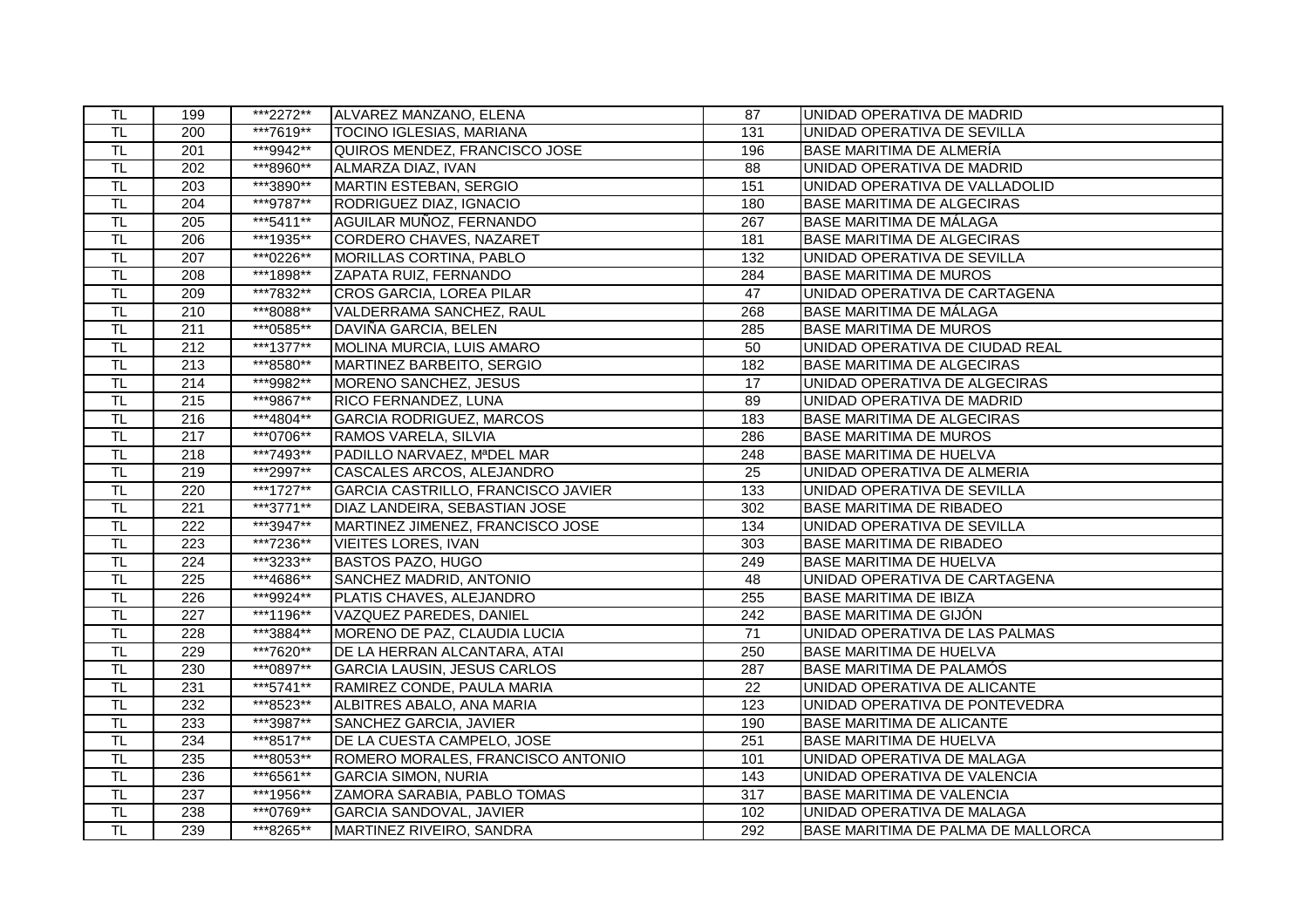| <b>TL</b>                 | 240              | ***2620** | <b>PEREZ CHAVES, XOAN MANUEL</b>         | 252              | <b>BASE MARITIMA DE HUELVA</b>    |
|---------------------------|------------------|-----------|------------------------------------------|------------------|-----------------------------------|
| TL                        | 241              | ***1870** | <b>SANCHEZ RIVAS, MARIA ROSA</b>         | 53               | UNIDAD OPERATIVA DE CORDOBA       |
| $\overline{\mathsf{T}}$ L | $\overline{242}$ | ***5968** | <b>BEA MOURELOS, IVAN</b>                | 243              | BASE MARITIMA DE GIJÓN            |
| <b>TL</b>                 | $\overline{243}$ | ***2580** | NAVAS MOYA, YOLANDA                      | 49               | UNIDAD OPERATIVA DE CARTAGENA     |
| TL                        | 244              | ***1515** | CALVO OTERO, JOSE MANUEL                 | 64               | UNIDAD OPERATIVA DE GUADALAJARA   |
| TL                        | $\overline{245}$ | ***2107** | <b>ESCUDERO CANTOR, CARLOS MANUEL</b>    | 270              | <b>BASE MARITIMA DE MÁLAGA</b>    |
| $\overline{\mathsf{T}}$ L | 246              | ***6001** | JAEN SANCHEZ, HELENA                     | $\overline{271}$ | BASE MARITIMA DE MÁLAGA           |
| $\overline{\mathsf{TL}}$  | $\overline{247}$ | ***5644** | ALONSO FERNANDEZ, ELENA                  | 6                | UNIDAD OPERATIVA DE A CORUÑA      |
| <b>TL</b>                 | 248              | ***1497** | <b>GARRUCHO BUSTAMANTE, MANUEL JAIME</b> | $\overline{18}$  | UNIDAD OPERATIVA DE ALGECIRAS     |
| TL                        | 249              | ***5160** | MARTINEZ FERNANDEZ, ALVARO               | 228              | BASE MARITIMA DE CARTAGENA        |
| $\overline{\sf TL}$       | 250              | ***8116** | JARAMILLO JIMENEZ, ALEJANDRA             | 42               | UNIDAD OPERATIVA DE CANTABRIA     |
| $\overline{\mathsf{T}}$ L | 251              | ***0189** | RODRIGUEZ ARACIL, JUAN PEDRO             | 318              | <b>BASE MARITIMA DE VALENCIA</b>  |
| $\overline{\mathsf{L}}$   | 252              | ***0963** | MAGALLANES OLIVEIRA, ALEJANDRO           | 197              | <b>BASE MARITIMA DE ALMERÍA</b>   |
| TL                        | 253              | ***7008** | MARTINEZ MUÑOZ, PEDRO JESUS              | 253              | <b>BASE MARITIMA DE HUELVA</b>    |
| <b>TL</b>                 | 254              | ***8795** | <b>BOLADO DIAZ, BEATRIZ</b>              | 43               | UNIDAD OPERATIVA DE CANTABRIA     |
| $\overline{\mathsf{TL}}$  | 255              | ***3723** | ROBLES VELAZQUEZ, JOSE ANTONIO           | 19               | UNIDAD OPERATIVA DE ALGECIRAS     |
| TL                        | 256              | ***4208** | GONZALEZ PINTADO, ALBERTO                | 229              | <b>BASE MARITIMA DE CARTAGENA</b> |
| <b>TL</b>                 | 257              | ***4356** | DOMINGUEZ RUBIALES, ANTONIO JESUS        | 254              | <b>BASE MARITIMA DE HUELVA</b>    |
| $\overline{\mathsf{TL}}$  | 258              | ***9992** | IBAÑEZ PEREZ, MARIA PILAR                | 236              | BASE MARITIMA DE CASTELLÓN        |
| TL                        | 259              | ***5862** | <b>FRAGIEL TREMPS, DOMINGO</b>           | 273              | <b>BASE MARITIMA DE MÁLAGA</b>    |
| $\overline{\mathsf{L}}$   | 260              | ***4690** | <b>PABLOS BUITRON, ELENA</b>             | $\overline{7}$   | UNIDAD OPERATIVA DE A CORUÑA      |
| $\overline{\sf TL}$       | $\overline{261}$ | ***9342** | DELGADO DELGADO, JOSE ALBERTO            | $\overline{274}$ | BASE MARITIMA DE MÁLAGA           |
| T <sub>L</sub>            | 262              | ***0688** | LOPEZ SANTOS, SERGIO MANUEL              | 8                | UNIDAD OPERATIVA DE A CORUÑA      |
| $\overline{\sf TL}$       | 263              | ***1907** | <b>VELASCO VALIENTE, GILEN ENDIKA</b>    | 311              | <b>BASE MARITIMA DE SANTANDER</b> |
| TL                        | 264              | ***5417** | MIFSUT LOZANO, ROCIO ISABEL              | 103              | UNIDAD OPERATIVA DE MALAGA        |
| $\overline{\mathsf{T}}$ L | 265              | ***9520** | <b>GOMEZ VAQUERO, ESTER</b>              | 152              | UNIDAD OPERATIVA DE VALLADOLID    |
| $\overline{\mathsf{TL}}$  | 266              | ***3749** | DIEZ MIGUEL, JUAN                        | 158              | UNIDAD OPERATIVA DE VIZCAYA       |
| TL                        | 267              | ***1280** | CASTIÑEIRA CASTRO, JAIME                 | $\overline{312}$ | <b>BASE MARITIMA DE SANTANDER</b> |
| TL                        | 268              | ***7252** | RODRIGUEZ VILLARROEL, DAVID              | 144              | UNIDAD OPERATIVA DE VALENCIA      |
| $\overline{\mathsf{TL}}$  | 269              | ***7290** | COPE MOYANO, JOSE ANTONIO                | 54               | UNIDAD OPERATIVA DE CORDOBA       |
| $\overline{\mathsf{TL}}$  | 270              | ***3803** | PEREIRA PADILLA, EDGAR PATRICIO          | 313              | <b>BASE MARITIMA DE SANTANDER</b> |
| $\overline{\mathsf{TL}}$  | 271              | ***4189** | ALVAREZ RODRIGUEZ, MARIA JOSE            | 20               | UNIDAD OPERATIVA DE ALGECIRAS     |
| $\overline{\mathsf{TL}}$  | 272              | ***5353** | BLAYA LOPEZ, JOSE TOMAS                  | 113              | UNIDAD OPERATIVA DE MURCIA        |
| $\overline{\mathsf{T}}$ L | $\overline{273}$ | ***4714** | CABANAS SALGADO, ALFONSO                 | 209              | <b>BASE MARITIMA DE BILBAO</b>    |
| $\overline{\mathsf{TL}}$  | 274              | ***2160** | GONZALEZ MARTINEZ, ALEJANDRO             | 140              | UNIDAD OPERATIVA DE TOLEDO        |
| TL                        | 275              | ***6694** | DE JUAN-ARACIL LOPEZ, JAIME              | 198              | BASE MARITIMA DE ALMERÍA          |
| <b>TL</b>                 | 276              | ***5554** | <b>GARZON FARINOS, RAUL</b>              | 319              | <b>BASE MARITIMA DE VALENCIA</b>  |
| $\overline{\mathsf{TL}}$  | $\overline{277}$ | ***1844** | TOBA CASANOVA, RAFAEL                    | 199              | BASE MARITIMA DE ALMERÍA          |
| TL                        | 278              | ***6557** | CASAMAYOR GARCIA, SERGIO                 | 114              | UNIDAD OPERATIVA DE MURCIA        |
| TL                        | 279              | ***5587** | PEREZ PORTALES, BRIANDA EUGENIA          | 23               | UNIDAD OPERATIVA DE ALICANTE      |
| $\overline{\sf TL}$       | 280              | ***0977** | <b>FUENTES CABALEIRO, SANTIAGO</b>       | 210              | <b>BASE MARITIMA DE BILBAO</b>    |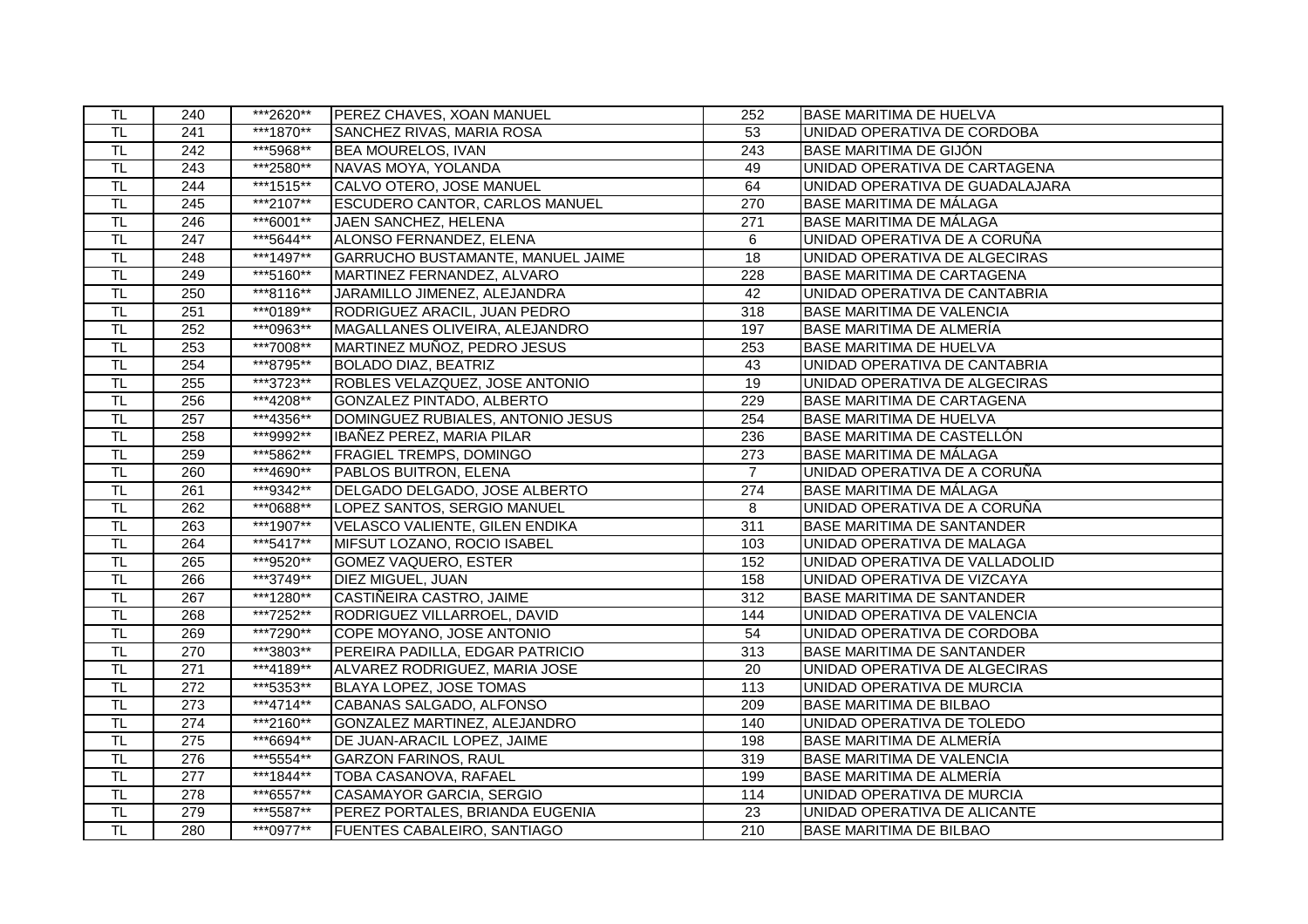| TL.                       | 281              | ***3831** | MANZANO ABAD, SANDRA                 | 141              | UNIDAD OPERATIVA DE TOLEDO            |
|---------------------------|------------------|-----------|--------------------------------------|------------------|---------------------------------------|
| TL                        | 282              | ***2814** | <b>SUAREZ GARCIA, CARLOS JONAZ</b>   | 230              | <b>BASE MARITIMA DE CARTAGENA</b>     |
| TL                        | 283              | ***4578** | <b>GARCIA MIRALLES, DAVID</b>        | 200              | BASE MARITIMA DE ALMERÍA              |
| <b>TL</b>                 | 284              | ***1113** | TOVAR PARDO, DANIEL                  | 145              | UNIDAD OPERATIVA DE VALENCIA          |
| $\overline{\sf TL}$       | 285              | ***7740** | SANCHEZ MENDEZ, ANGEL JAVIER         | 201              | <b>BASE MARITIMA DE ALMERÍA</b>       |
| TL                        | 286              | ***4337** | MARTINEZ RAMIREZ, AURORA MARIA       | 191              | <b>BASE MARITIMA DE ALICANTE</b>      |
| $\overline{\mathsf{TL}}$  | 287              | ***5288** | LOUZAN CELDRAN, MARTA                | 161              | UNIDAD OPERATIVA DE ZARAGOZA          |
| $\overline{\mathsf{T}}$   | 288              | ***9396** | CABEZA FERNANDEZ, VICTOR JOSE        | $\overline{202}$ | <b>BASE MARITIMA DE ALMERÍA</b>       |
| TL                        | 289              | ***4837** | MARTINEZ MUÑOZ, JULIO                | 115              | UNIDAD OPERATIVA DE OVIEDO            |
| TL                        | 290              | ***5373** | CERCAS GONZALEZ, PABLO               | 51               | UNIDAD OPERATIVA DE CIUDAD REAL       |
| $\overline{\mathsf{TL}}$  | 291              | ***6739** | <b>BAZ SANGINETI, GABRIEL</b>        | $\overline{203}$ | BASE MARITIMA DE ALMERÍA              |
| TL                        | 292              | ***4678** | RAMIREZ PEREZ, MANAHEN-ARSENIO       | $\overline{211}$ | <b>BASE MARITIMA DE BILBAO</b>        |
| TL                        | 293              | ***9431** | MARCOS MORO, DAMASO                  | 204              | <b>BASE MARITIMA DE ALMERÍA</b>       |
| $\overline{\sf TL}$       | 294              | ***2774** | DELGADO MUÑOZ, EVA MARIA             | 231              | <b>BASE MARITIMA DE CARTAGENA</b>     |
| TL                        | $\overline{295}$ | ***5765** | ALVAREZ SOUNNED, IZAN                | 320              | <b>BASE MARITIMA DE VALENCIA</b>      |
| $\overline{\mathsf{TL}}$  | 296              | ***8842** | <b>SILVA PORTO, JORGE</b>            | 293              | BASE MARITIMA DE PALMA DE MALLORCA    |
| TL                        | 297              | ***4422** | GOICOECHEA LARRAMENDI, JON           | $\overline{44}$  | UNIDAD OPERATIVA DE CANTABRIA         |
| $\overline{\mathsf{T}}$ L | 298              | ***5668** | CORTES LORENTE, FRANCISCO JAVIER     | 232              | <b>BASE MARITIMA DE CARTAGENA</b>     |
| T <sub>L</sub>            | 299              | ***6546** | NAVARRO PLAZAS, MIGUEL               | 233              | <b>BASE MARITIMA DE CARTAGENA</b>     |
| TL                        | 300              | ***8635** | <b>PIELFORT RUIZ, RAMON</b>          | 256              | <b>BASE MARITIMA DE IBIZA</b>         |
| TL                        | 301              | ***1816** | DELGADO GARCIA, ENRIQUE JOAQUIN      | 234              | <b>BASE MARITIMA DE CARTAGENA</b>     |
| $\overline{\mathsf{TL}}$  | 302              | ***2172** | VIVES MUÑOZ, DAVID                   | 294              | BASE MARITIMA DE PALMA DE MALLORCA    |
| $\overline{\mathsf{T}}$ L | 303              | ***0681** | LIGERO MARTINEZ, VICTOR              | $\overline{237}$ | BASE MARITIMA DE CASTELLÓN            |
| $\overline{\mathsf{L}}$   | 304              | ***7670** | PENEDO SANCHEZ, ANTONIO              | 288              | BASE MARITIMA DE PALAMÓS              |
| $\overline{\sf TL}$       | 305              | ***3143** | <b>CUBERO PEREZ, DAVID</b>           | 153              | UNIDAD OPERATIVA DE VALLADOLID        |
| TL.                       | 306              | ***8188** | CALDERON BENITEZ, MIGUEL ANGEL       | 107              | UNIDAD OPERATIVA DE MOTRIL            |
| $\overline{\mathsf{TL}}$  | $\overline{307}$ | ***5521** | GUERRERO RODRIGUEZ, JUAN MANUEL      | 235              | BASE MARITIMA DE CARTAGENA            |
| TL                        | 308              | ***2108** | CACABELOS BARRAL, DANIEL             | 212              | <b>BASE MARITIMA DE BILBAO</b>        |
| TL                        | 309              | ***1425** | COUTO CARRETE, PEDRO                 | 73               | UNIDAD OPERATIVA DE LUGO              |
| $\overline{\mathsf{T}}$ L | $\overline{310}$ | ***4768** | POLO MECA, MARIA ANGELINA            | 146              | UNIDAD OPERATIVA DE VALENCIA          |
| $\overline{\mathsf{TL}}$  | 311              | ***9763** | <b>REY PRADA, EDER</b>               | 159              | UNIDAD OPERATIVA DE ZAMORA            |
| TL                        | 312              | ***6077** | CAAMAÑO DEL RIO, RUBEN               | 120              | UNIDAD OPERATIVA DE PALMA DE MALLORCA |
| $\overline{\mathsf{TL}}$  | 313              | ***6859** | DOLZ GOMEZ, HECTOR                   | 238              | BASE MARITIMA DE CASTELLÓN            |
| TL                        | 314              | ***2246** | <b>REY DE ANTONIO, MARIA ROSARIO</b> | 147              | UNIDAD OPERATIVA DE VALENCIA          |
| $\overline{\mathsf{T}}$ L | 315              | ***9546** | <b>FERNANDEZ ROSE, SIMON</b>         | $\overline{213}$ | <b>BASE MARITIMA DE BILBAO</b>        |
| TL                        | 316              | ***2177** | <b>SUEIRO SCAGNETTI, JULIAN</b>      | 321              | <b>BASE MARITIMA DE VALENCIA</b>      |
| TL                        | $\overline{317}$ | ***3899** | NORTE AGUILERA, ALEJANDRO            | 192              | <b>BASE MARITIMA DE ALICANTE</b>      |
| $\overline{\mathsf{TL}}$  | 318              | ***9282** | CAÑETE LOPEZ, LARA                   | 148              | UNIDAD OPERATIVA DE VALENCIA          |
| TL                        | 319              | ***8974** | MIRET LLOVERA, SARA                  | $\overline{135}$ | UNIDAD OPERATIVA DE TARRAGONA         |
| $\overline{\mathsf{L}}$   | 320              | ***9519** | SANCHEZ HERNANDEZ, OSCAR JAVIER      | 193              | <b>BASE MARITIMA DE ALICANTE</b>      |
| TL                        | 321              | ***6171** | PARDO GARCIA, DAVID                  | 322              | <b>BASE MARITIMA DE VALENCIA</b>      |